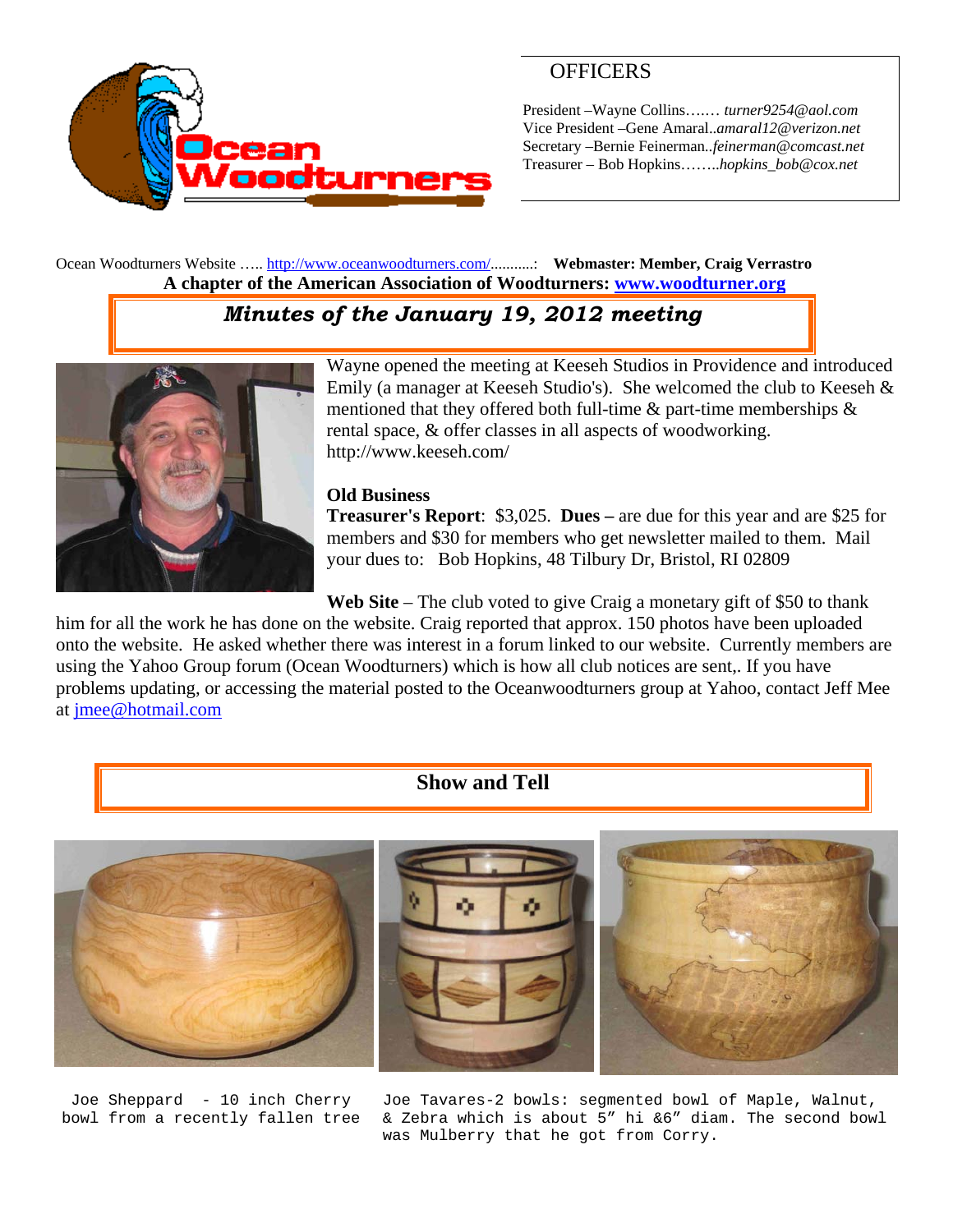





Charles Hockenson with his veterans cane blank

Craig Verrastro with his segmented bowl that used *"4 darker woods from a spindle pack I bought at Woodcraft & they must have discontinued it because I have checked the website thoroughly and cannot find the listing anymore . I do know that I also used Poplar and Cherry".*



Gene Amaral with his segmented bowl Earl Randall with

Natural Edge Cherry bowl



Mike Murray a vase with silver inlay and a natural edge Cherry Lorraine Hilton – bowl, bowl



candle holder, ring holders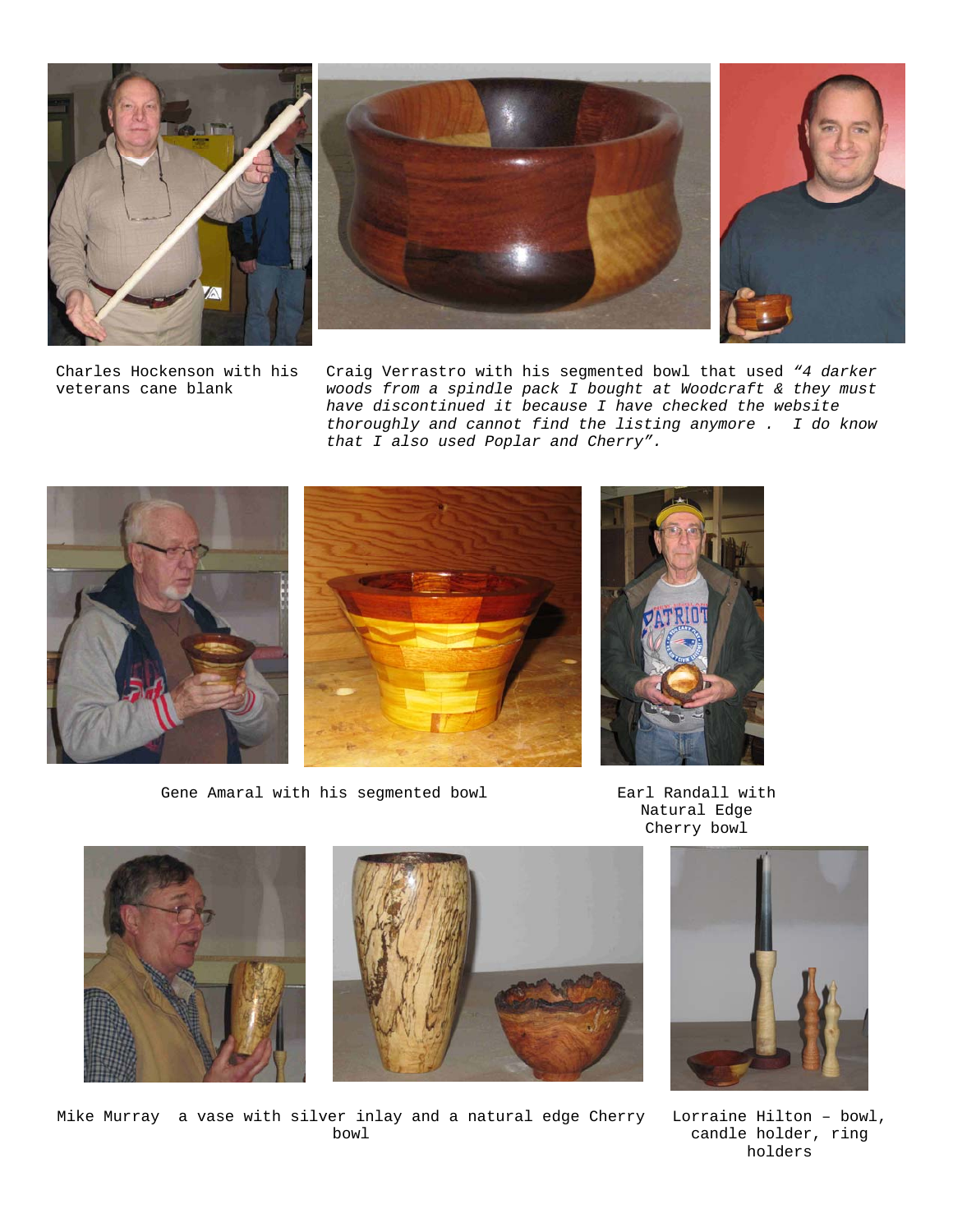

Wayne Collins showed two Ambrosia Maple bowls and a Box Elder bowl

## **Demonstration**

Some pictures from Angelo Iafrate's Palm nut demonstration.



Ivory Palm Nut sliced in half. Softer and easier to work than Tagua Nuts



Package the Ivory Palm Nut comes in



Cast hollow form with Christmas Palm nuts embedded



Brazil Nut Husk. A lot like turning MDF Inside of the Brazil Nut Husk



showing the natural hollow



Brazil nut ready for a glue block